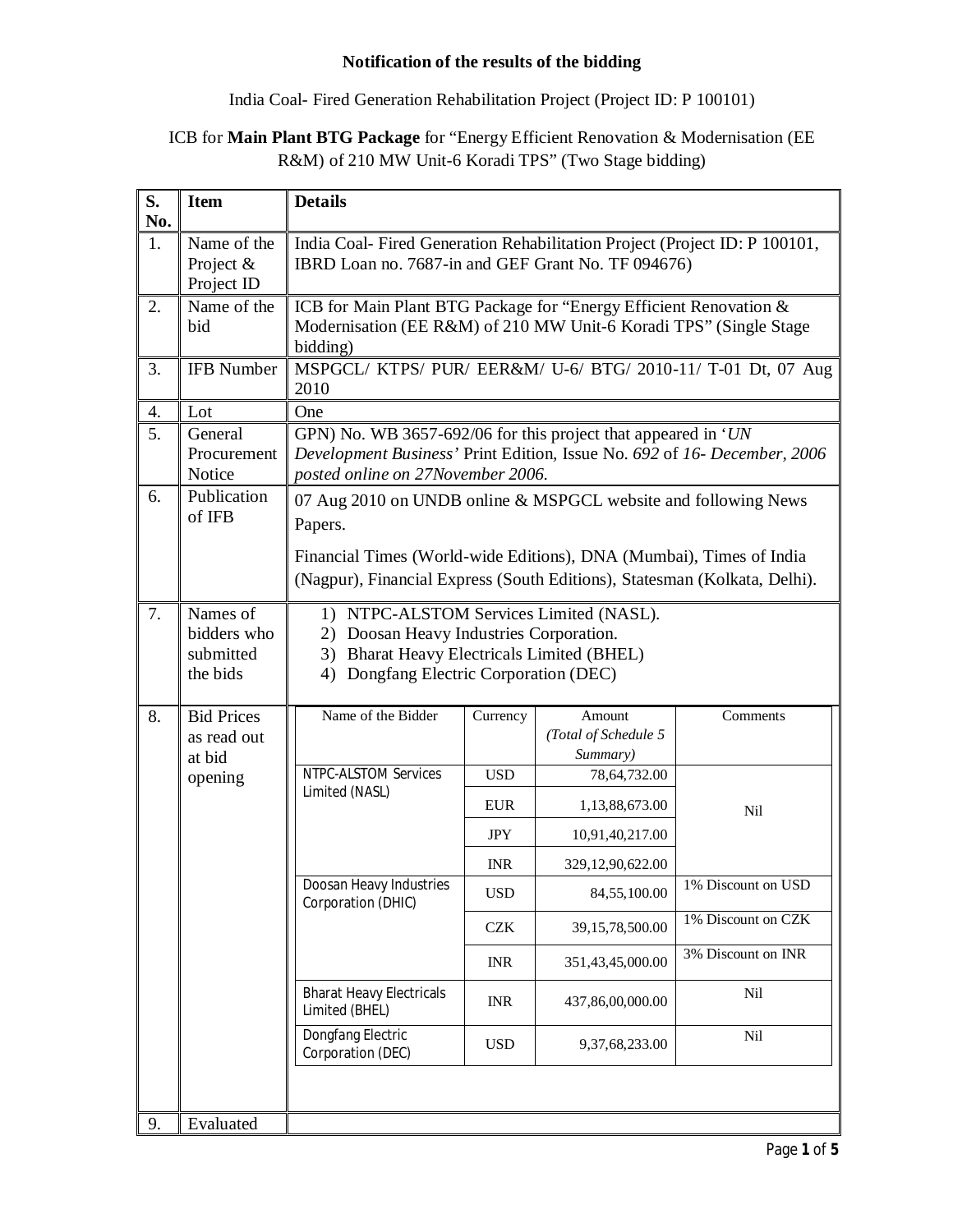|     | Prices of the<br>bidders                        | Name of the Bidder                                                                                                                                                                                                                                                                                                                                                                                        | Total Design, Supply & Installation Price<br>(INR) |
|-----|-------------------------------------------------|-----------------------------------------------------------------------------------------------------------------------------------------------------------------------------------------------------------------------------------------------------------------------------------------------------------------------------------------------------------------------------------------------------------|----------------------------------------------------|
|     |                                                 | NTPC-ALSTOM Services<br>Limited (NASL)                                                                                                                                                                                                                                                                                                                                                                    | 473, 31, 84, 592. 22                               |
|     |                                                 | Doosan Heavy Industries<br>Corporation (DHIC)                                                                                                                                                                                                                                                                                                                                                             | 518,94,23,538.73                                   |
|     |                                                 | <b>Bharat Heavy Electricals</b><br>Limited (BHEL)                                                                                                                                                                                                                                                                                                                                                         | 426,06,76,440.00                                   |
|     |                                                 | Dongfang Electric<br>Corporation (DEC)                                                                                                                                                                                                                                                                                                                                                                    | <b>Rejected</b>                                    |
|     |                                                 |                                                                                                                                                                                                                                                                                                                                                                                                           |                                                    |
| 10. | Rejected<br>bids &<br>reasons for<br>rejection. | Dongfang Electric Corporation (DEC)<br>Not considered for Evaluation being substantially Non-responsive<br>The bidder is evaluated as Non-responsive for<br>(i) Not meeting the parameters criteria required for Functional<br>Guarantees offered by the bidders regarding Unit Heat Rate.<br>(ii) Not responding to the conditions of Memorandum issued with<br>invitation of 2 <sup>nd</sup> stage bid. |                                                    |
| 11. | Name of the<br>winning<br>bidder                | Bharat Heavy Electricals Limited (BHEL), India.<br>Date of Issue of $LOA - 31.05.2013$ .                                                                                                                                                                                                                                                                                                                  |                                                    |
| 12. | Award of<br>Contract                            | LOA Ref No.<br>For First contract: - MSPGCL/KTPS/PUR/EE R&M/U-6/BTG/2010-11/T-<br>01/LOA-1/No. 958 / dt. 31 May 2013.<br>For Second contract:- MSPGCL/KTPS/PUR/EE R&M/U-6/BTG/2010-<br>11/T-01/LOA-2/No. 959 / dt. 31 May 2013.                                                                                                                                                                           |                                                    |
| 13. | Contract<br>Price                               | <b>First Contract:</b><br>Rs. 338,07,00,000.00<br>Second Contract: Rs. 112,12,40,440.00<br>Total Contract Price Rs. 450,19,40,440.00                                                                                                                                                                                                                                                                      |                                                    |
| 14. | Contract<br>Duration                            | 900 days from date of effectiveness.                                                                                                                                                                                                                                                                                                                                                                      |                                                    |
| 15. | Summary of<br>contract<br>scope.                | Supply & Installation of following items.<br>Renovation package of Boiler, Turbine, Generator and Control and Instrumentation<br>systems for increased life and efficiency.                                                                                                                                                                                                                               |                                                    |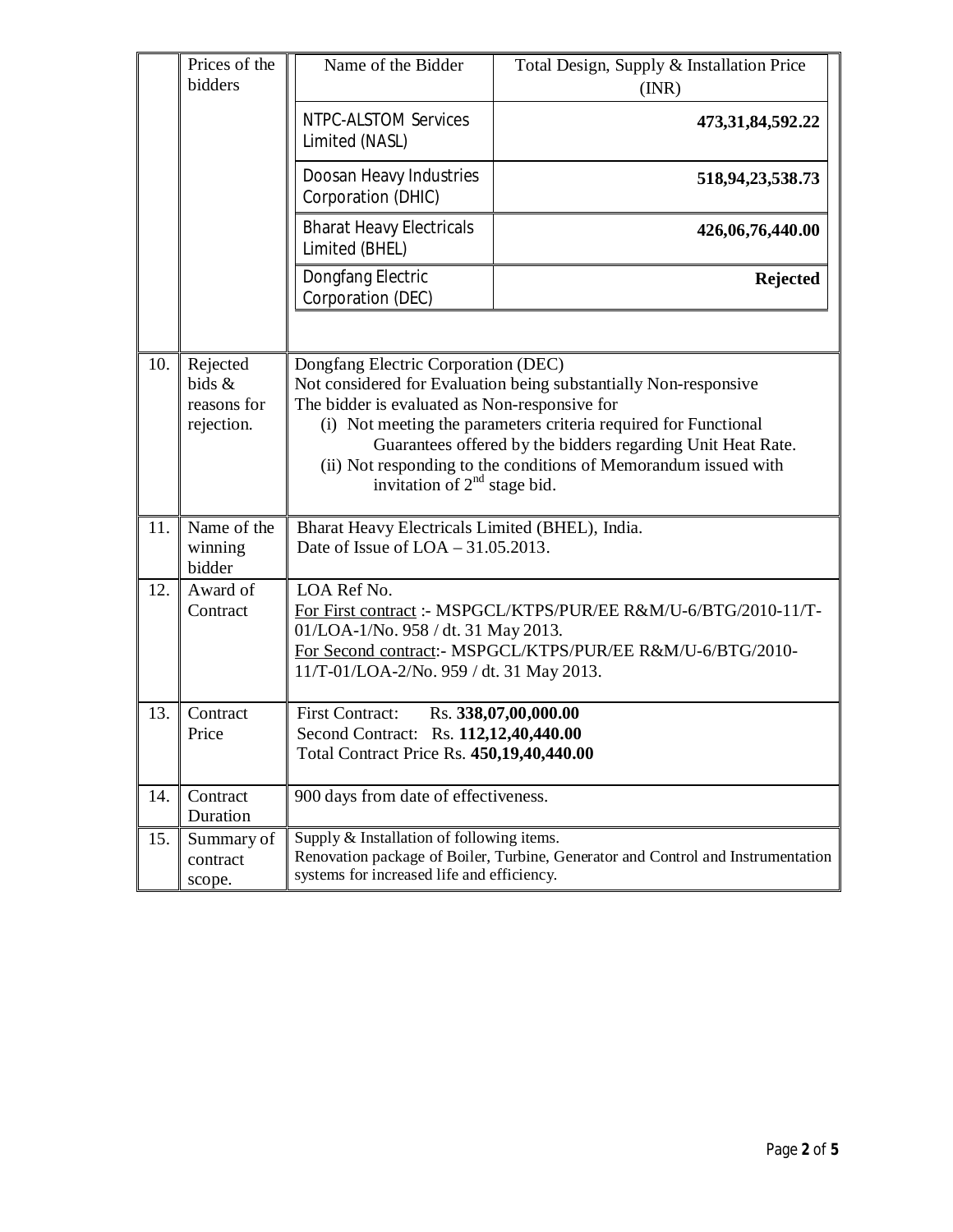### **Notification of the results of the bidding**

### India Coal- Fired Generation Rehabilitation Project (Project ID: P 100101)

# ICB **for Electrical System Package** for "Energy Efficient Renovation & Modernisation (EE R&M) of 210 MW Unit-6 Koradi TPS" (Single Stage bidding)

| S.<br>No. | <b>Item</b>                                | <b>Details</b>                                                                                                                                                                                                                                                     |
|-----------|--------------------------------------------|--------------------------------------------------------------------------------------------------------------------------------------------------------------------------------------------------------------------------------------------------------------------|
| 16.       | Name of the Project &<br>Project ID        | India Coal- Fired Generation Rehabilitation Project (Project<br>ID: P 100101, IBRD Loan no. 7687-in and GEF Grant No.<br>TF 094676)                                                                                                                                |
| 17.       | Name of the bid                            | ICB for Electrical System Package for "Energy Efficient<br>Renovation & Modernisation (EE R&M) of 210 MW Unit-6<br>Koradi TPS" (Single Stage bidding)                                                                                                              |
| 18.       | <b>IFB Number</b>                          | MSPGCL//KTPS/PUR/EE R&M/U-6/ELEC/2011-12/T-<br>02/dtd. 31 May 2011.                                                                                                                                                                                                |
| 19.       | Lot                                        | One                                                                                                                                                                                                                                                                |
| 20.       | <b>General Procurement</b><br>Notice       | GPN) No. WB 3657-692/06 for this project that appeared in<br>'UN Development Business' Print Edition, Issue No. 692 of<br>16- December, 2006 posted online on 27November 2006.                                                                                     |
| 21.       | Publication of IFB                         | On UNDB Online & MSPGCL website on 5 <sup>th</sup> May-2011.<br>In national /local news papers $5th$ May-2011.<br>Date of opening - 27.09.2011                                                                                                                     |
| 22.       | Names of bidders who<br>submitted the bids | 5) M/s Bharat Heavy Electricals Ltd. Noida India.<br>6) M/s ABB Ltd. Banglore Karnataka.                                                                                                                                                                           |
| 23.       | Bid Prices as read out at<br>bid opening   | 1. M/s Bharat Heavy<br>Rs.24,13,32,104=00<br>Electricals Limited Noida,<br>India<br>2. M/s. ABB Ltd. Banglore<br>Rs.7,94,79,725=00                                                                                                                                 |
| 24.       | <b>Evaluated Prices of the</b><br>bidders  | India<br>1. M/s Bharat Heavy Electricals Ltd. Rs. 22,06,67,463.40<br>2. M/s ABB Ltd.<br>Rs. 7,56,11,601.00                                                                                                                                                         |
| 25.       | Rejected bids & reasons<br>for rejection.  | No bid is rejected.                                                                                                                                                                                                                                                |
| 26.       | Name of the winning<br>bidder              | M/s ABB Ltd. Banglore, India.<br>Date of Issue of LOA - 19.03.2012.                                                                                                                                                                                                |
| 27.       | <b>Award of Contract</b>                   | LOA Ref No.<br>For First contract :- MSPGCL/CE/KTPS/PUR/EER&M/U-<br>6/ELEC/2011-12/LOA-1/39 dtd. 19.03.12<br>For Second contract:-MSPGCL/CE/KTPS/PUR/EER&M/U-<br>6/ELEC/2011-12/LOA-2/40 dtd. 19.03.12.                                                            |
| 28.       | <b>Contract Price</b>                      | <b>First Contract:</b><br>Rs.6,87,22,608.00<br><b>Second Contract:</b><br>Rs. 1,15,58,282.00<br>Total Contract Price Rs. 8,02,80,889.00                                                                                                                            |
| 29.       | <b>Contract Duration</b>                   | 900 days from date of effectiveness.                                                                                                                                                                                                                               |
| 30.       | Summary of contract<br>scope.              | Supply & Installation of following items.<br>Unit Auxiliary Transformer, 6.6 kV system, HT and LT motors,<br>LT system, Bus transfer, Energy Efficient Illumination system,<br>HT and LT power, control cables, DCS control, for 210 MW Unit-<br>6 of KTPS Koradi. |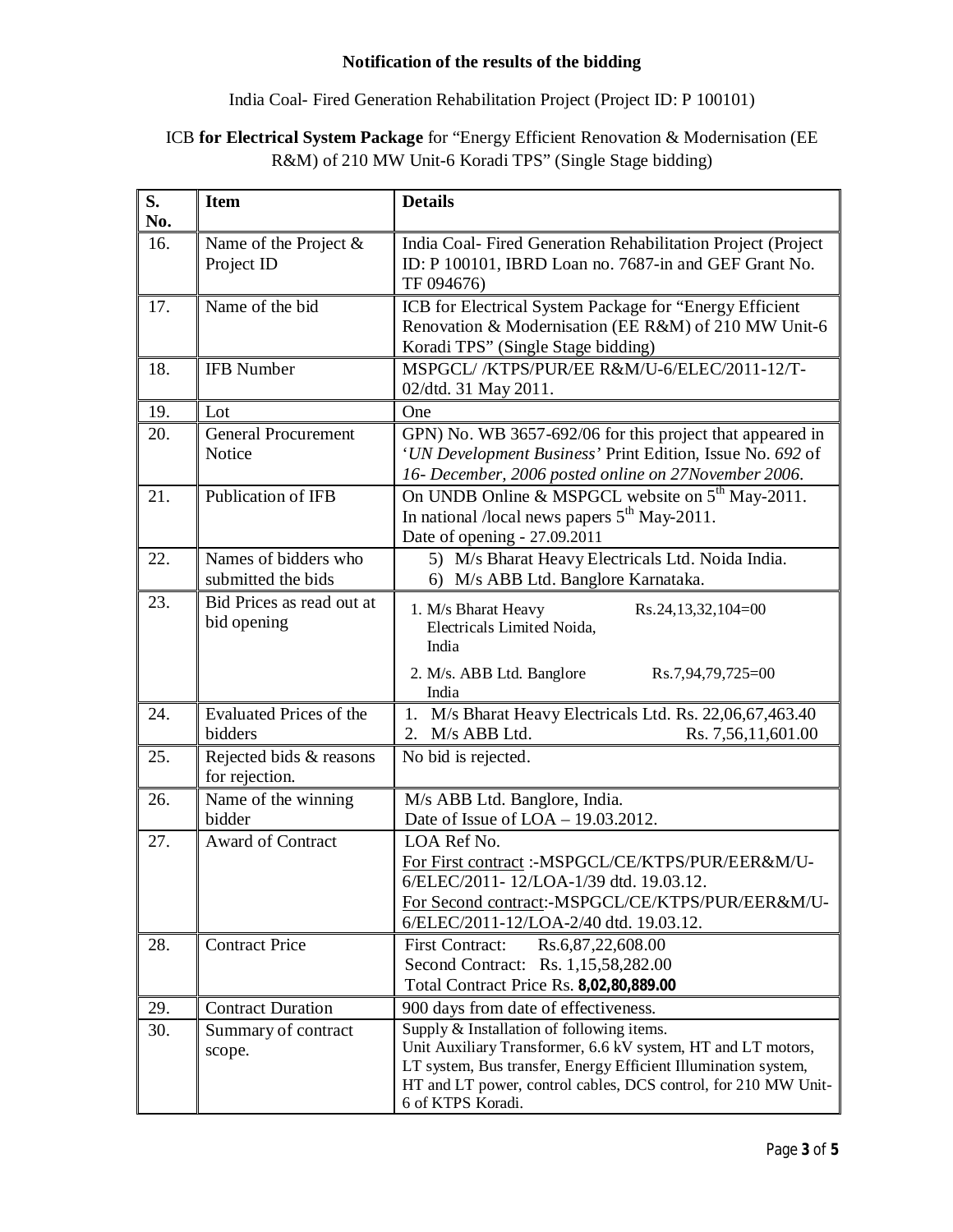### **Notification of the results of the bidding**

### India Coal- Fired Generation Rehabilitation Project (Project ID: P 100101)

# ICB **for Balance of Plants Package** for "Energy Efficient Renovation & Modernisation (EE R&M) of 210 MW Unit-6 Koradi TPS" (Single Stage bidding)

| S.<br>No. | <b>Item</b>                                | <b>Details</b>                                                                                                                                                                                                                                                                                                    |
|-----------|--------------------------------------------|-------------------------------------------------------------------------------------------------------------------------------------------------------------------------------------------------------------------------------------------------------------------------------------------------------------------|
| 1.        | Name of the Project &<br>Project ID        | India Coal- Fired Generation Rehabilitation Project (Project<br>ID: P 100101, IBRD Loan no. 7687-in and GEF Grant No. TF<br>094676)                                                                                                                                                                               |
| 2.        | Name of the bid                            | ICB for Balance of Plant Package for "Energy Efficient<br>Renovation & Modernisation (EE R&M) of 210 MW Unit-6<br>Koradi TPS" (Single Stage bidding)                                                                                                                                                              |
| 3.        | <b>IFB</b> Number                          | MSPGCL//KTPS/PUR/EE R&M/U-6/BOP/2011-12/T-03/dtd.<br>10 August 2011.                                                                                                                                                                                                                                              |
| 4.        | Lot                                        | One                                                                                                                                                                                                                                                                                                               |
| 5.        | <b>General Procurement</b><br>Notice       | GPN No. WB 3657-692/06 for this project that appeared in<br>'UN Development Business' Print Edition, Issue No. 692 of<br>16- December, 2006 posted online on 27November 2006.                                                                                                                                     |
| 6.        | Publication of IFB                         | 10 Aug 2011 on UNDB online & MSPGCL website.<br>In national /local news papers $23rd$ Aug 2011.<br>Date of opening - 22.12.2011                                                                                                                                                                                   |
| 7.        | Names of bidders who<br>submitted the bids | 1. Energo Engineering Projects Limited, New Delhi India<br>The Indure Private Limited, New Delhi, India<br>2.<br>Tecpro Systems Limited, Chennai, India<br>3.<br>Turbomachinery Engineering Industries Hyderabad India<br>4.<br>Sunil Hitech Engineers Limited, Nagpur India<br>5.                                |
| 8.        | Bid Prices as read out at<br>bid opening   | Energo Engineering Projects Limited<br>27,76,83,200.00<br>The Indure Private Limited<br>44,80,00,000.00<br>Tecpro Systems Limited<br>28,62,69,849.00<br>Turbomachinery Engineering Industries<br>54,72,78,666.00<br>Sunil Hitech Engineers Limited<br>39,66,69,303.00                                             |
| 9.        | <b>Evaluated Prices of the</b><br>bidders  | Energo Engineering Projects Limited<br>31,08,47,025.00<br>The Indure Private Limited<br>46,18,78,050.00<br><b>Tecpro Systems Limited</b><br>30,94,99,643.00<br>40,15,70,122.00<br>Sunil Hitech Engineers Limited                                                                                                  |
| 10.       | Rejected bids & reasons<br>for rejection.  | Turbomachinery Engineering Industries<br><b>Reasons for Rejection:</b><br>1. The bidder has not submitted the written power of attorney as<br>required by ITB 21.2<br>2. The validity period of the Bid Security submitted by the Bidder<br>is 89 days which is not as per requirement of $(180+28 \text{ days})$ |
| 11.       | Name of the winning<br>bidder              | M/s Tecpro Systems Limited, Chennai, India.<br>Date of Issue of $LOA - 16.07.2012$                                                                                                                                                                                                                                |
| 12.       | Award of Contract                          | LOA Ref No.<br>For First contract :- MSPGCL/CE/KTPS/PUR/EER&M/U-<br>6/BOP/2011-12/LOA-1/1590 dtd. 16.07.2012.<br>For Second contract:-MSPGCL/CE/KTPS/PUR/EER&M/U-                                                                                                                                                 |